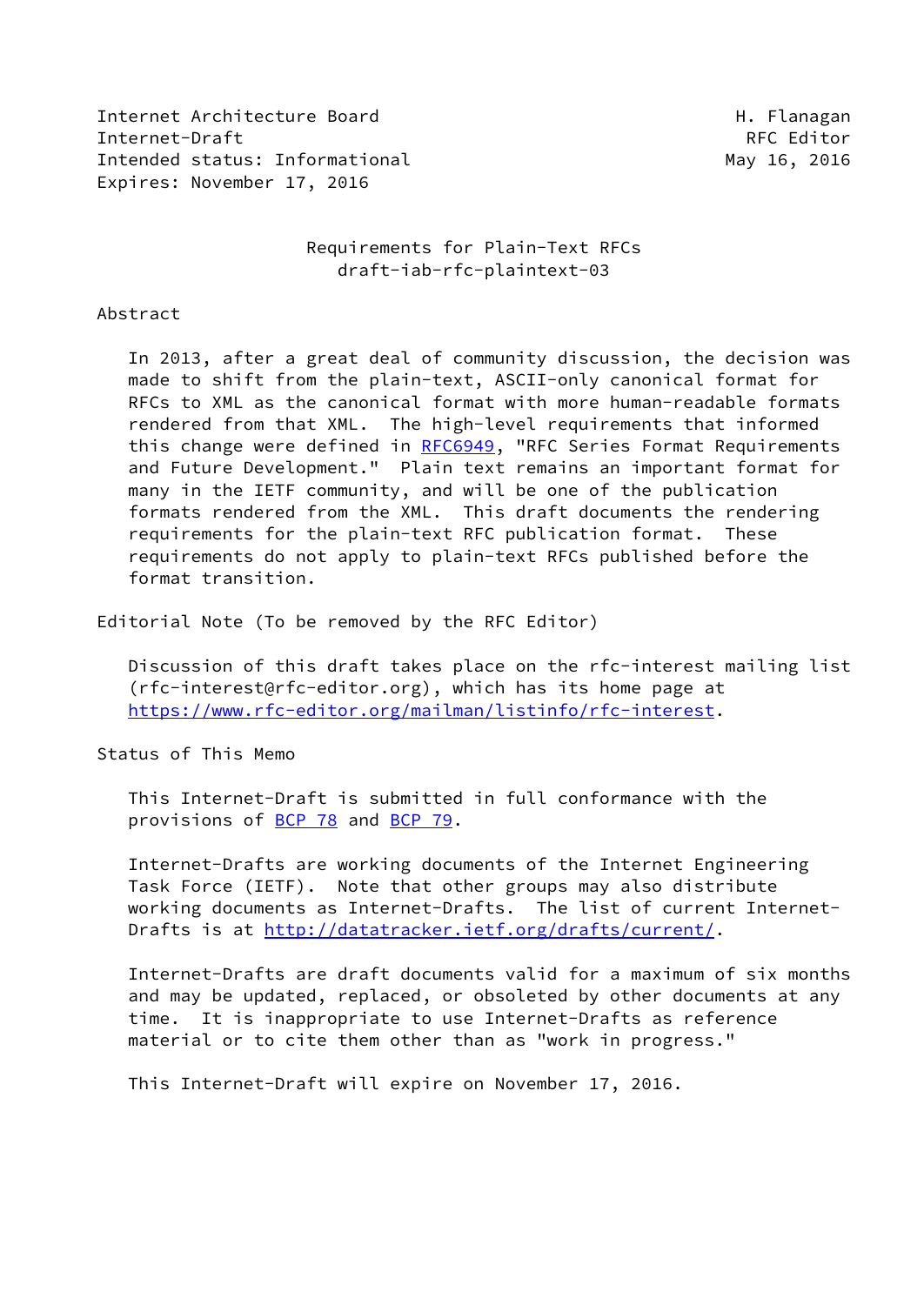Internet-Draft Plain-Text RFCs May 2016

Copyright Notice

 Copyright (c) 2016 IETF Trust and the persons identified as the document authors. All rights reserved.

This document is subject to **[BCP 78](https://datatracker.ietf.org/doc/pdf/bcp78)** and the IETF Trust's Legal Provisions Relating to IETF Documents [\(http://trustee.ietf.org/license-info](http://trustee.ietf.org/license-info)) in effect on the date of publication of this document. Please review these documents carefully, as they describe your rights and restrictions with respect to this document. Code Components extracted from this document must include Simplified BSD License text as described in Section 4.e of the Trust Legal Provisions and are provided without warranty as described in the Simplified BSD License.

# Table of Contents

| $\perp$ .                                                  |  |                                                             |                                                                                                                                                                                                                                                                                                                                                                                                                                                            |  |  |  |  |  |  |  |  |  |  | $\overline{3}$  |
|------------------------------------------------------------|--|-------------------------------------------------------------|------------------------------------------------------------------------------------------------------------------------------------------------------------------------------------------------------------------------------------------------------------------------------------------------------------------------------------------------------------------------------------------------------------------------------------------------------------|--|--|--|--|--|--|--|--|--|--|-----------------|
| 2.                                                         |  |                                                             |                                                                                                                                                                                                                                                                                                                                                                                                                                                            |  |  |  |  |  |  |  |  |  |  | $\overline{4}$  |
| 3.                                                         |  |                                                             |                                                                                                                                                                                                                                                                                                                                                                                                                                                            |  |  |  |  |  |  |  |  |  |  | $\overline{4}$  |
| 4.                                                         |  | General Page Format Layout                                  |                                                                                                                                                                                                                                                                                                                                                                                                                                                            |  |  |  |  |  |  |  |  |  |  | $rac{5}{5}$     |
| 4.1.                                                       |  |                                                             |                                                                                                                                                                                                                                                                                                                                                                                                                                                            |  |  |  |  |  |  |  |  |  |  |                 |
|                                                            |  |                                                             |                                                                                                                                                                                                                                                                                                                                                                                                                                                            |  |  |  |  |  |  |  |  |  |  | $\overline{5}$  |
|                                                            |  |                                                             |                                                                                                                                                                                                                                                                                                                                                                                                                                                            |  |  |  |  |  |  |  |  |  |  | $\overline{5}$  |
|                                                            |  |                                                             |                                                                                                                                                                                                                                                                                                                                                                                                                                                            |  |  |  |  |  |  |  |  |  |  |                 |
| 4.5.                                                       |  |                                                             |                                                                                                                                                                                                                                                                                                                                                                                                                                                            |  |  |  |  |  |  |  |  |  |  | $rac{5}{5}$     |
| $\overline{5}$ .                                           |  | Elements from the xml2rfc v3 vocabulary $\dots \dots \dots$ |                                                                                                                                                                                                                                                                                                                                                                                                                                                            |  |  |  |  |  |  |  |  |  |  | $\underline{6}$ |
| 6.                                                         |  |                                                             |                                                                                                                                                                                                                                                                                                                                                                                                                                                            |  |  |  |  |  |  |  |  |  |  | $\underline{6}$ |
| 7.                                                         |  |                                                             |                                                                                                                                                                                                                                                                                                                                                                                                                                                            |  |  |  |  |  |  |  |  |  |  | $\underline{6}$ |
| 8.                                                         |  |                                                             |                                                                                                                                                                                                                                                                                                                                                                                                                                                            |  |  |  |  |  |  |  |  |  |  | $\underline{6}$ |
| 9.                                                         |  | Change Log for the Draft                                    |                                                                                                                                                                                                                                                                                                                                                                                                                                                            |  |  |  |  |  |  |  |  |  |  | $\underline{6}$ |
| 9.1.                                                       |  | $draff$ -iab-rfc-plaintext-02 to -03                        |                                                                                                                                                                                                                                                                                                                                                                                                                                                            |  |  |  |  |  |  |  |  |  |  | $\underline{6}$ |
| 9.2.                                                       |  | $draff$ -iab-rfc-plantext-01 to -02                         |                                                                                                                                                                                                                                                                                                                                                                                                                                                            |  |  |  |  |  |  |  |  |  |  | $\underline{6}$ |
| <u>9.3. <math>dr</math>aft-iab-rfc-plaintext-00</u> to -01 |  |                                                             |                                                                                                                                                                                                                                                                                                                                                                                                                                                            |  |  |  |  |  |  |  |  |  |  | $\frac{6}{7}$   |
| 9.4.                                                       |  | draft-flanagan-plaintext-09 to draft-iab-rfc-plaintext-00   |                                                                                                                                                                                                                                                                                                                                                                                                                                                            |  |  |  |  |  |  |  |  |  |  |                 |
| 9.5.                                                       |  |                                                             |                                                                                                                                                                                                                                                                                                                                                                                                                                                            |  |  |  |  |  |  |  |  |  |  | $\mathbf{Z}$    |
| 9.6.                                                       |  | -07 to -08                                                  | $\mathbf{r}^{\prime}=\mathbf{r}^{\prime}=\mathbf{r}^{\prime}=\mathbf{r}^{\prime}=\mathbf{r}^{\prime}=\mathbf{r}^{\prime}=\mathbf{r}^{\prime}=\mathbf{r}^{\prime}=\mathbf{r}^{\prime}=\mathbf{r}^{\prime}=\mathbf{r}^{\prime}=\mathbf{r}^{\prime}=\mathbf{r}^{\prime}=\mathbf{r}^{\prime}=\mathbf{r}^{\prime}=\mathbf{r}^{\prime}=\mathbf{r}^{\prime}=\mathbf{r}^{\prime}=\mathbf{r}^{\prime}=\mathbf{r}^{\prime}=\mathbf{r}^{\prime}=\mathbf{r}^{\prime}$  |  |  |  |  |  |  |  |  |  |  | $\overline{1}$  |
| $9.7. -06$ to $-07$                                        |  |                                                             | $\mathbf{a}^{\top} \cdot \mathbf{a}^{\top} \cdot \mathbf{a}^{\top} \cdot \mathbf{a}^{\top} \cdot \mathbf{a}^{\top} \cdot \mathbf{a}^{\top} \cdot \mathbf{a}^{\top} \cdot \mathbf{a}^{\top} \cdot \mathbf{a}^{\top} \cdot \mathbf{a}^{\top} \cdot \mathbf{a}^{\top} \cdot \mathbf{a}^{\top} \cdot \mathbf{a}^{\top} \cdot \mathbf{a}^{\top} \cdot \mathbf{a}^{\top} \cdot \mathbf{a}^{\top} \cdot \mathbf{a}^{\top} \cdot \mathbf{a}^{\top} \cdot \mathbf{$ |  |  |  |  |  |  |  |  |  |  | $\mathbf{I}$    |
| $9.8.$ -05 to -06                                          |  |                                                             | and the contract of the contract of the contract of the contract of the contract of                                                                                                                                                                                                                                                                                                                                                                        |  |  |  |  |  |  |  |  |  |  | $\mathbf{Z}$    |
|                                                            |  |                                                             |                                                                                                                                                                                                                                                                                                                                                                                                                                                            |  |  |  |  |  |  |  |  |  |  | $\mathbf{Z}$    |
| $9.10. -03$ to $-04$                                       |  |                                                             |                                                                                                                                                                                                                                                                                                                                                                                                                                                            |  |  |  |  |  |  |  |  |  |  | $\overline{1}$  |
| $9.11. -02$ to $-03$                                       |  |                                                             |                                                                                                                                                                                                                                                                                                                                                                                                                                                            |  |  |  |  |  |  |  |  |  |  | $\overline{1}$  |
| $9.12. -01$ to $-02$                                       |  |                                                             |                                                                                                                                                                                                                                                                                                                                                                                                                                                            |  |  |  |  |  |  |  |  |  |  | 8               |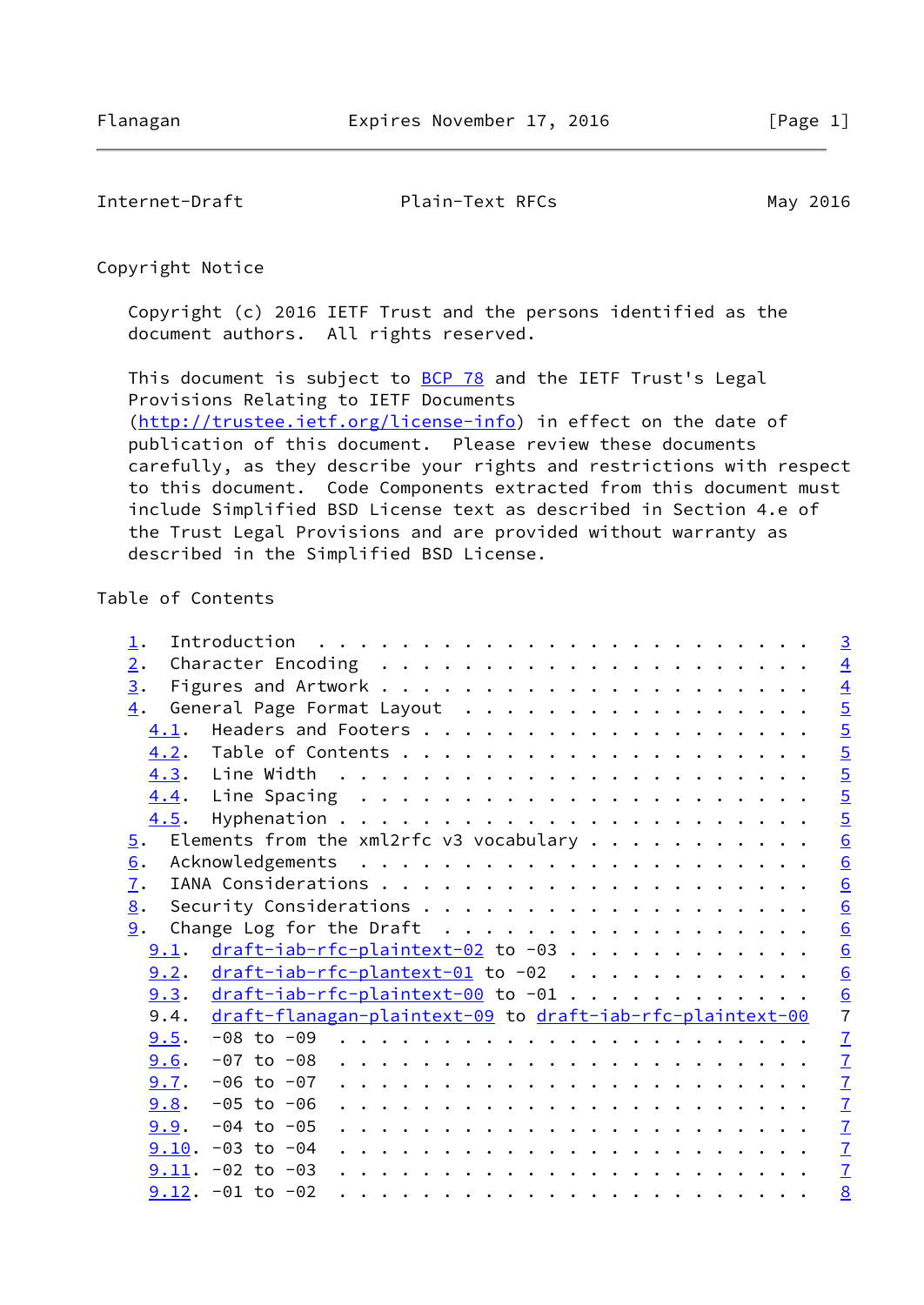| 10.1. Normative References 8   |  |  |  |  |  |  |  |  |  |
|--------------------------------|--|--|--|--|--|--|--|--|--|
| 10.2. Informative References 9 |  |  |  |  |  |  |  |  |  |
|                                |  |  |  |  |  |  |  |  |  |

Flanagan **Expires November 17, 2016** [Page 2]

<span id="page-2-1"></span>Internet-Draft Plain-Text RFCs May 2016

# <span id="page-2-0"></span>[1](#page-2-0). Introduction

 In 2013, after a great deal of community discussion, the decision was made to shift from the plain-text, ASCII-only canonical format for RFCs to XML as the canonical format [\[XML-ANNOUNCE](#page-9-2)]. The high-level requirements that informed this change were defined in [\[RFC6949](https://datatracker.ietf.org/doc/pdf/rfc6949)], "RFC Series Format Requirements and Future Development." Plain text remains an important format for many in the IETF community, and will be one of the publication formats rendered from the XML. This draft documents the rendering requirements for the plain-text RFC publication format. These requirements do not apply to plain-text RFCs published before the format transition.

 The Unicode Consortium defines 'plain text' as "Computer-encoded text that consists only of a sequence of code points from a given standard, with no other formatting or structural information. Plain text interchange is commonly used between computer systems that do not share higher-level protocols." [\[UNICODE-GLOSSARY](#page-9-3)] In other words, plain-text files cannot include embedded character formatting or style information. The actual character encoding, however, is not limited to any particular sequence of code points.

 A plain-text output for RFCs will continue to be required for the foreseeable future. The process of converting XML2RFC version 2 (xml2rfc v2) into text documents is well understood [\[RFC7749](https://datatracker.ietf.org/doc/pdf/rfc7749)]. We plan to rely on the practice to date to inform the requirements for converting XML2RFC version 3 (xml2rfc v3) to text [[I-D.iab-xml2rfc](#page-8-3)]. This document calls out those requirements that are changed from v2 or otherwise deserve special attention, such as the requirements around character encoding may be used, changes in the page layout, changes in handling figures, artwork, and pagination. For more details on general style, see "The RFC Style Guide." [[RFC7322](https://datatracker.ietf.org/doc/pdf/rfc7322)]

 The following assumptions drive the changes in the plain-text output for RFCs: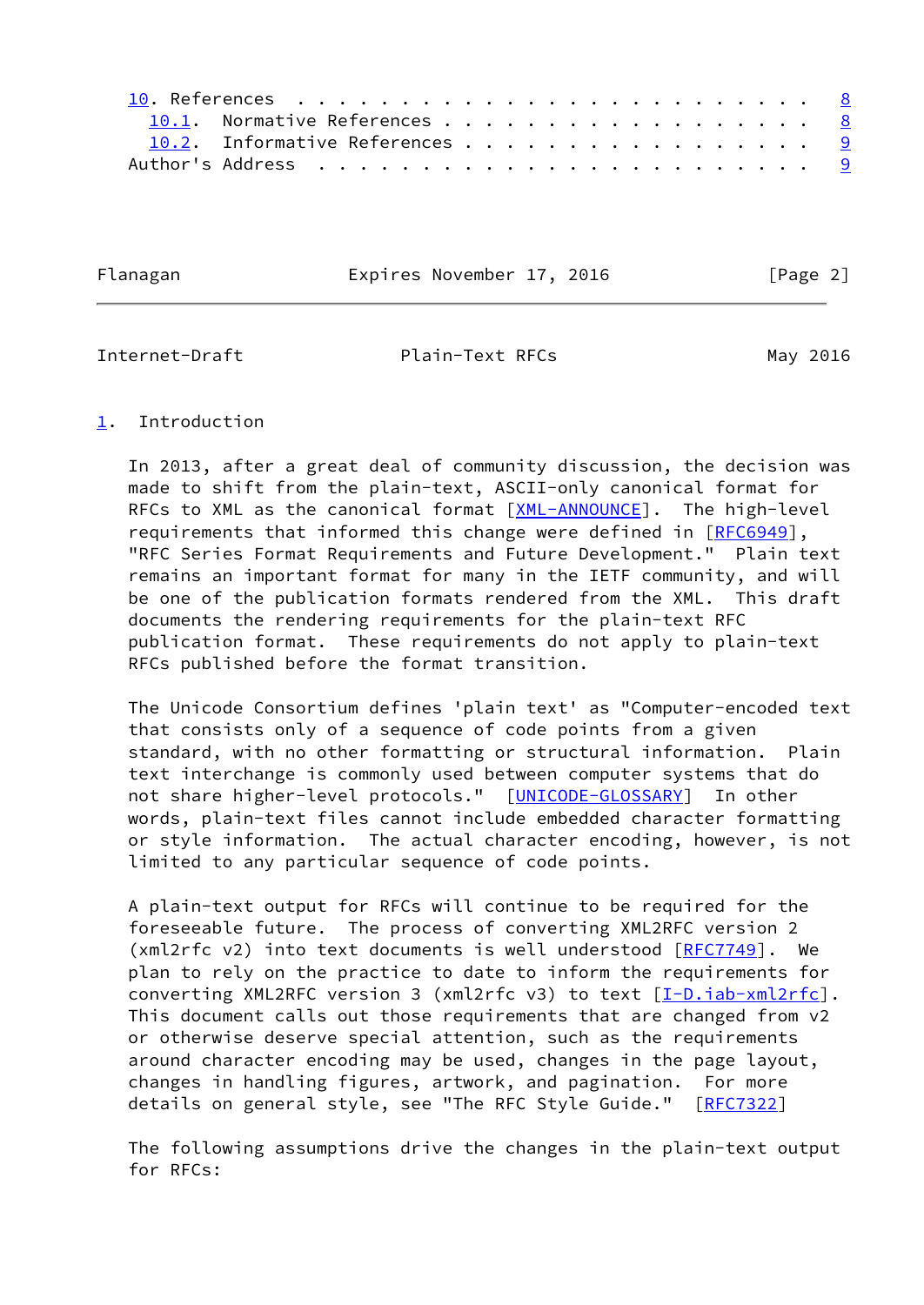- o The existing tools used by the RFC Editor and many members of the author community to create the text file are complicated to change and support; manual manipulation is often required for the final output. In particular, handling page breaks and associated widows and orphans for paginated output is tricky [[WIDOWS](#page-9-4)].
- o Additional publication formats--for example: PDF, HTML--will be available that will offer features such as markup, pretty printing, etc.
- o There is an extensive tool chain in existence among the community to work with plain-text documents. Similar functionality may be

| Flanagan | Expires November 17, 2016 | [Page 3] |
|----------|---------------------------|----------|
|----------|---------------------------|----------|

<span id="page-3-1"></span>Internet-Draft Plain-Text RFCs May 2016

 possible with other publication formats, but the workflow that uses the existing tool chain should be supported as much as is considered practical.

Where practical, the original guidance for the structure of a plain text RFC has been kept, such as with line lengths, lines per page, etc. [[INS2AUTH\]](#page-9-5) Other publication formats, such as HTML and PDF, will include additional features that will not be present in the plain text (e.g., paragraph numbering, typographical emphasis).

 The details described in this document are expected to change based on experience gained in implementing the RFC production center's toolset. Revised documents will be published capturing those changes as the toolset is completed. Other implementers must not expect those changes to remain backwards-compatible with the details described this document.

<span id="page-3-0"></span>[2](#page-3-0). Character Encoding

Plain-text files for RFCs will use the UTF-8 [\[RFC3629](https://datatracker.ietf.org/doc/pdf/rfc3629)] character encoding. That said, the use of non-ASCII characters will be only allowed in a limited and controlled fashion.

 Many elements within the xml2rfc v3 vocabulary have an attribute for the ASCII equivalent to a non-ASCII character string. The ASCII equivalent will be rendered within the plain-text as per the guidance in "The Use of Non-ASCII Characters in RFCs" [\[I-D.iab-rfc-nonascii](#page-8-4)]. Please view the PDF version of that draft.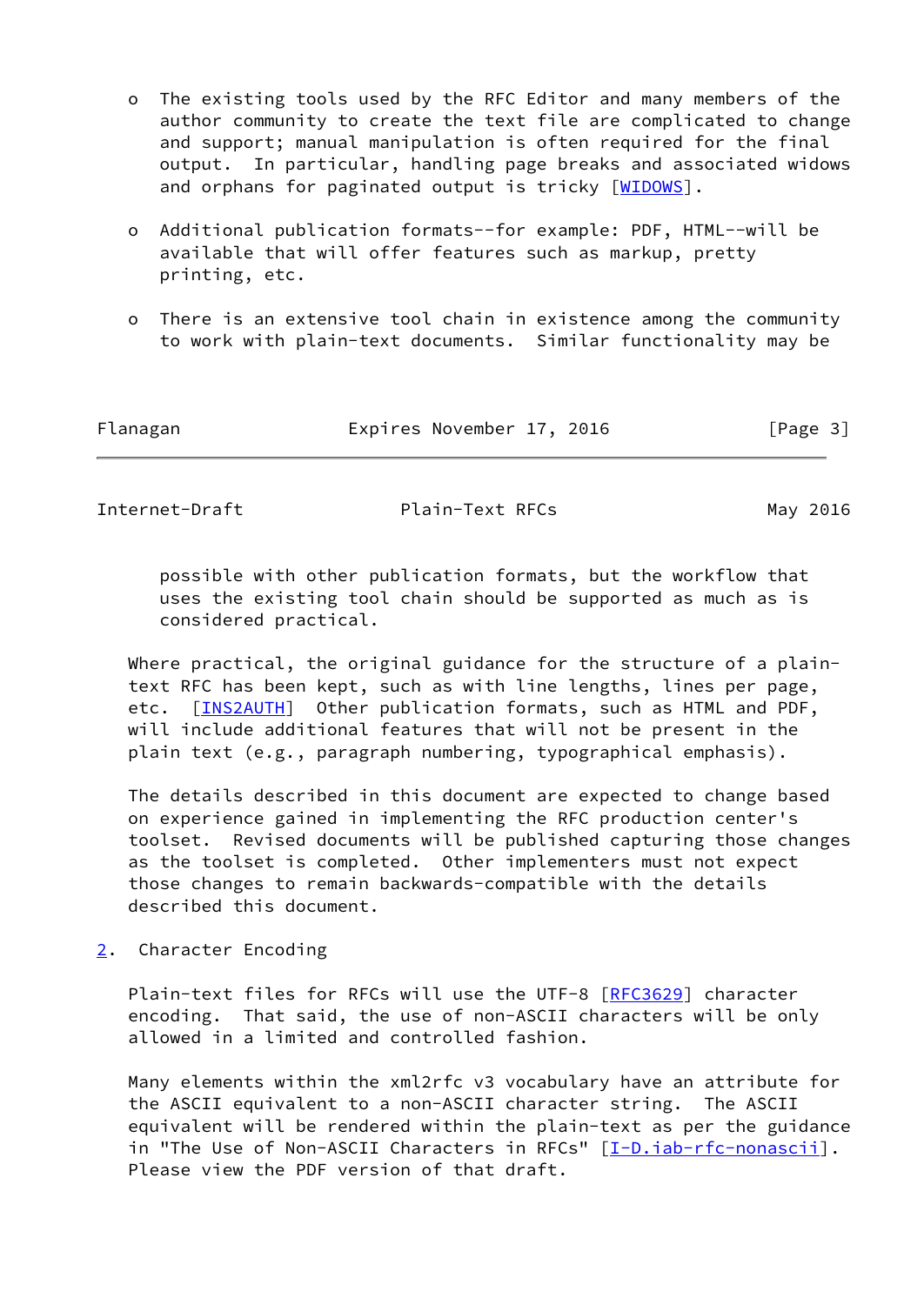The plain-text file will include a byte order mark (BOM) to provide text reader software with in-band information about the character encoding scheme used.

<span id="page-4-0"></span>[3](#page-4-0). Figures and Artwork

 Artwork, such as network diagrams or performance graphs, must be tagged by the XML <artwork> element (see Section 2.5 of "The 'XML2RFC' version 3 Vocabulary" [\[I-D.iab-xml2rfc](#page-8-3)]. Where this artwork is comprised of an ASCII art diagram, it must be tagged as 'type=ascii-art'. The plain-text format will only include ASCII art. If the canonical format includes figures or artwork other than ASCII art, then the plain-text output must include a pointer to the relevant figure in the HTML version of the RFC to allow readers to see the relevant artwork.

 Authors who wish to include ASCII-art for the plain-text file and SVG art for the other outputs may do so, but they should be aware of the potential for confusion to individuals reading the RFC with two

| Flanagan | Expires November 17, 2016 | [Page 4] |
|----------|---------------------------|----------|
|          |                           |          |

<span id="page-4-2"></span>Internet-Draft **Plain-Text RFCs** May 2016

 unique diagrams describing the same content. If there is conflicting information between the publication formats, please review the XML and PDF files to resolve the conflict.

<span id="page-4-1"></span>[4](#page-4-1). General Page Format Layout

 One plain-text output will be created during the publication process with basic pagination that includes a form feed instruction every 58 lines at most, including blank lines. Instructions or a script will be made available by and for the community to strip out pagination as per individual preference.

<span id="page-4-3"></span>[4.1](#page-4-3). Headers and Footers

 The front matter on the front page (such as the RFC number and category), and the back matter on the last page (the author's full names and contact information) will continue with the structure described in [RFC 5741](https://datatracker.ietf.org/doc/pdf/rfc5741) [[RFC5741](https://datatracker.ietf.org/doc/pdf/rfc5741)], "RFC Streams, Headers, and Boilerplates". Running headers and footers will no longer be added.

<span id="page-4-4"></span>[4.2](#page-4-4). Table of Contents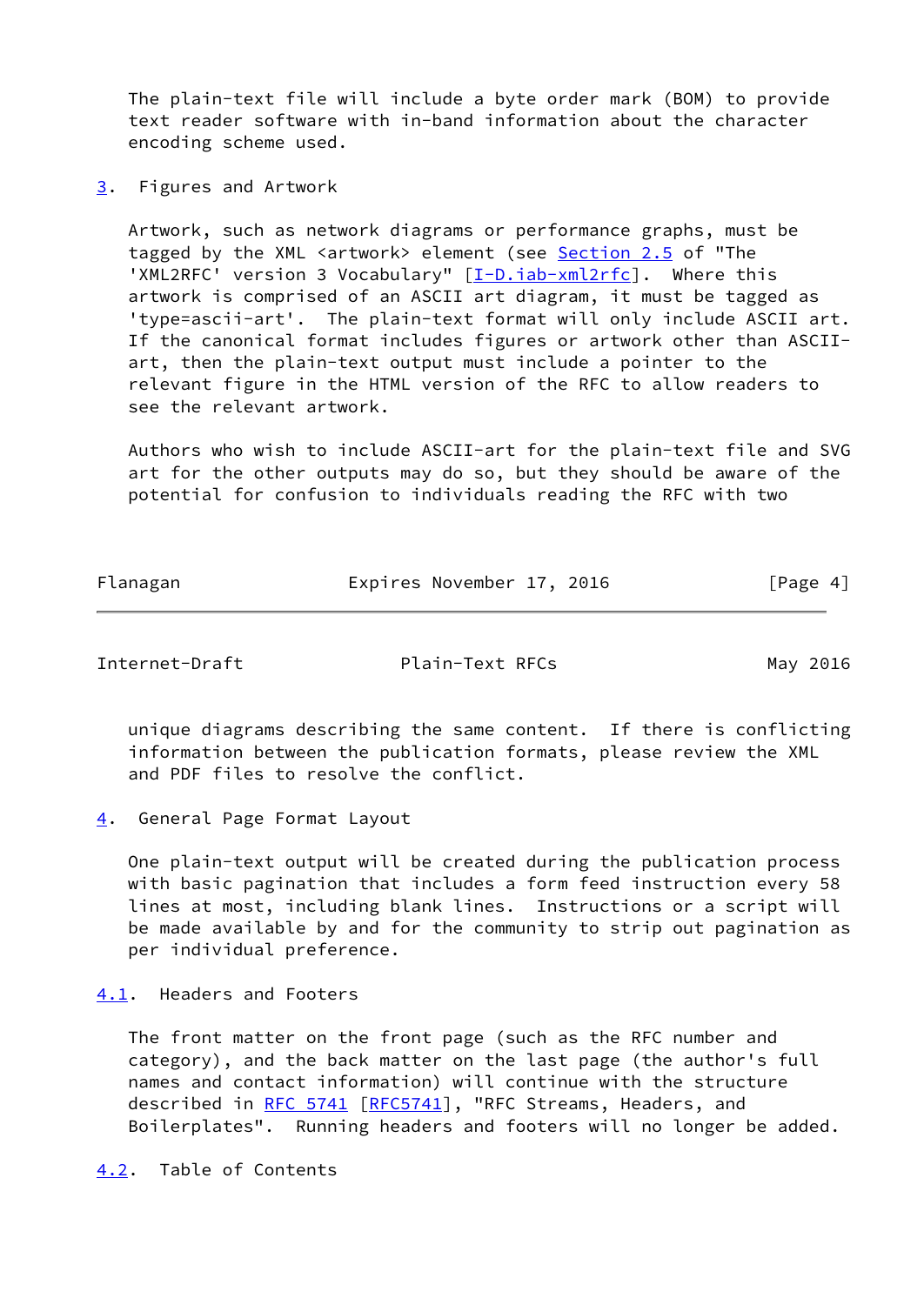In order to retain similar content wherever possible between the various publication formats, the Table of Contents will list section and subsection numbers and titles, but will not include page numbers.

# <span id="page-5-0"></span>[4.3](#page-5-0). Line Width

 Each line must be limited to 72 characters followed by the character sequence that denotes an end-of-line (EOL). The EOL sequence used by the RFC Editor will be the two-character sequence CR LF (Carriage Return followed by Line Feed). This limit includes any left-side indentation.

 Note that the EOL used by the RFC Editor may change with different transports and as displayed in different display software.

### <span id="page-5-1"></span>[4.4](#page-5-1). Line Spacing

 Use single-spaced text within a paragraph, and one blank line between paragraphs.

#### <span id="page-5-2"></span>[4.5](#page-5-2). Hyphenation

 Hyphenated words (e.g., "Internet-Draft"), should not be split across successive lines.

| Flanagan | Expires November 17, 2016 | [Page 5] |
|----------|---------------------------|----------|
|          |                           |          |

<span id="page-5-4"></span>Internet-Draft Plain-Text RFCs May 2016

<span id="page-5-3"></span>[5](#page-5-3). Elements from the xml2rfc v3 vocabulary

 The plain-text formatter uses the relevant tags from the xml2rfcv3 source file to build a document conforming to the layout and structure described by the full RFC Style Guide (including the updates in the web portion of the Style Guide). [\[STYLEWEB](#page-9-6)]

### <span id="page-5-5"></span>[6](#page-5-5). Acknowledgements

 This draft owes a great deal of thanks to the efforts of the RFC Format Design Team: Nevil Brownlee, Tony Hansen, Joe Hildebrand, Paul Hoffman, Ted Lemon, Julian Reschke, Adam Roach, Alice Russo, Robert Sparks, and David Thaler.

<span id="page-5-6"></span>[7](#page-5-6). IANA Considerations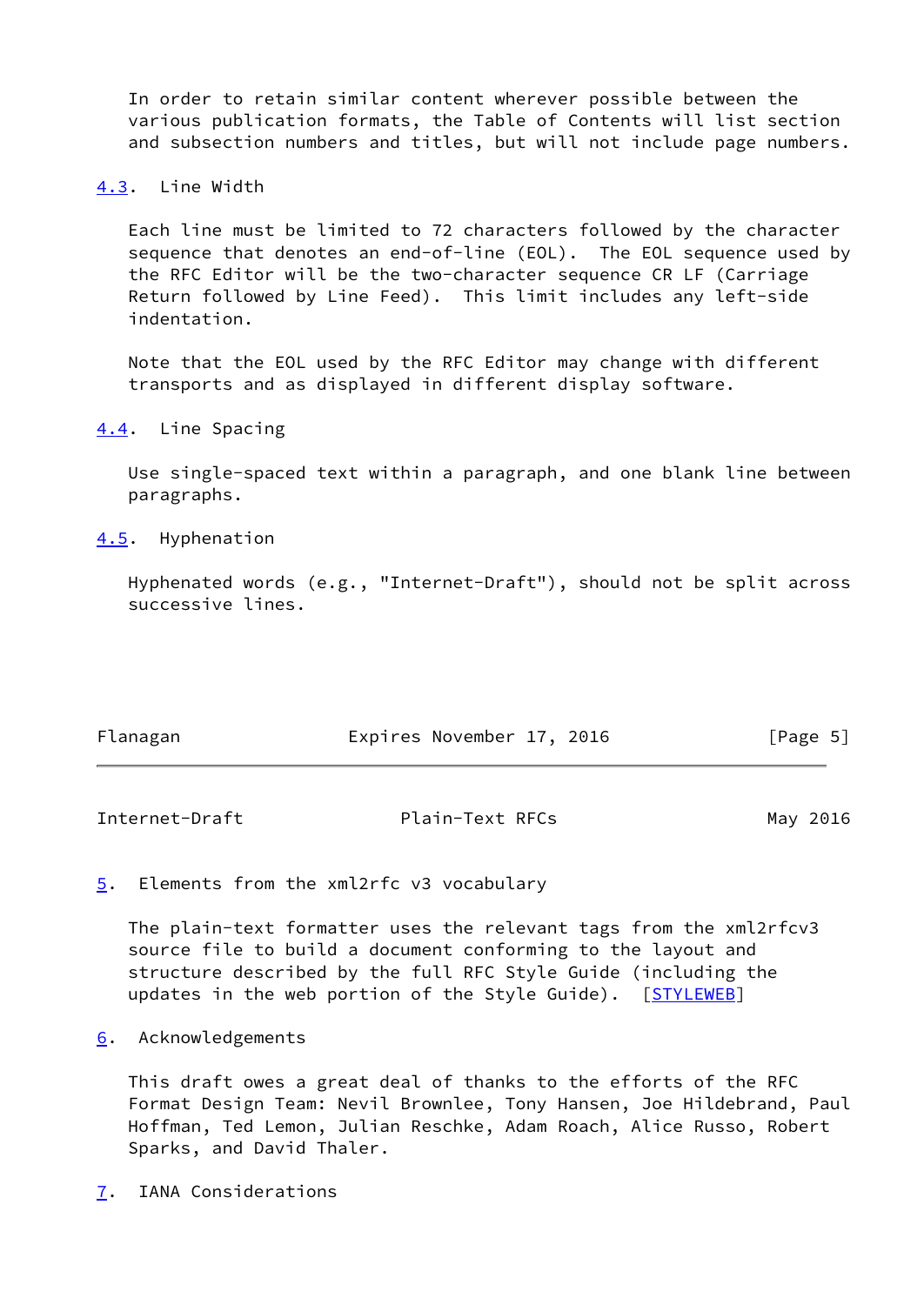This memo includes no requests to IANA.

<span id="page-6-0"></span>[8](#page-6-0). Security Considerations

 The requirements of the plaintext format involve no significant security considerations. As part of the larger format project, however, unintended changes to the text as a result of the transformation from the base XML file could in turn corrupt a standard, practice or critical piece of information about a protocol.

- <span id="page-6-1"></span>[9](#page-6-1). Change Log for the Draft
- <span id="page-6-2"></span>[9.1](#page-6-2). [draft-iab-rfc-plaintext-02](https://datatracker.ietf.org/doc/pdf/draft-iab-rfc-plaintext-02) to -03

 Figures and Artwork: clarified the state specifically around ASCII art

 Elements from the xml2rfc v3: removed confusing sentence that called out particular elements for creation of front/back matter

<span id="page-6-3"></span>[9.2](#page-6-3). [draft-iab-rfc-plantext-01](https://datatracker.ietf.org/doc/pdf/draft-iab-rfc-plantext-01) to -02

nits fixed

<span id="page-6-4"></span>[9.3](#page-6-4). [draft-iab-rfc-plaintext-00](https://datatracker.ietf.org/doc/pdf/draft-iab-rfc-plaintext-00) to -01

 Introduction: removed sentence restricting this format to RFCs only; clarified that plaintext will be based on existing practice (except where otherwise called out)

 Elements from the xml2rfc v3 vocabulary: clarified what xml2rfcv3 tags will render the front and back matter of a document.

| Flanagan | Expires November 17, 2016 | [Page 6] |
|----------|---------------------------|----------|
|          |                           |          |

<span id="page-6-6"></span>Internet-Draft Plain-Text RFCs May 2016

#### <span id="page-6-7"></span>[9.4](#page-6-7). [draft-flanagan-plaintext-09](https://datatracker.ietf.org/doc/pdf/draft-flanagan-plaintext-09) to [draft-iab-rfc-plaintext-00](https://datatracker.ietf.org/doc/pdf/draft-iab-rfc-plaintext-00)

 Figures and Artwork, Character Encoding: included additional detail regarding how these items will be flagged within the XML.

<span id="page-6-5"></span> $9.5. -08$  $9.5. -08$  to  $-09$ 

Security Considerations: added text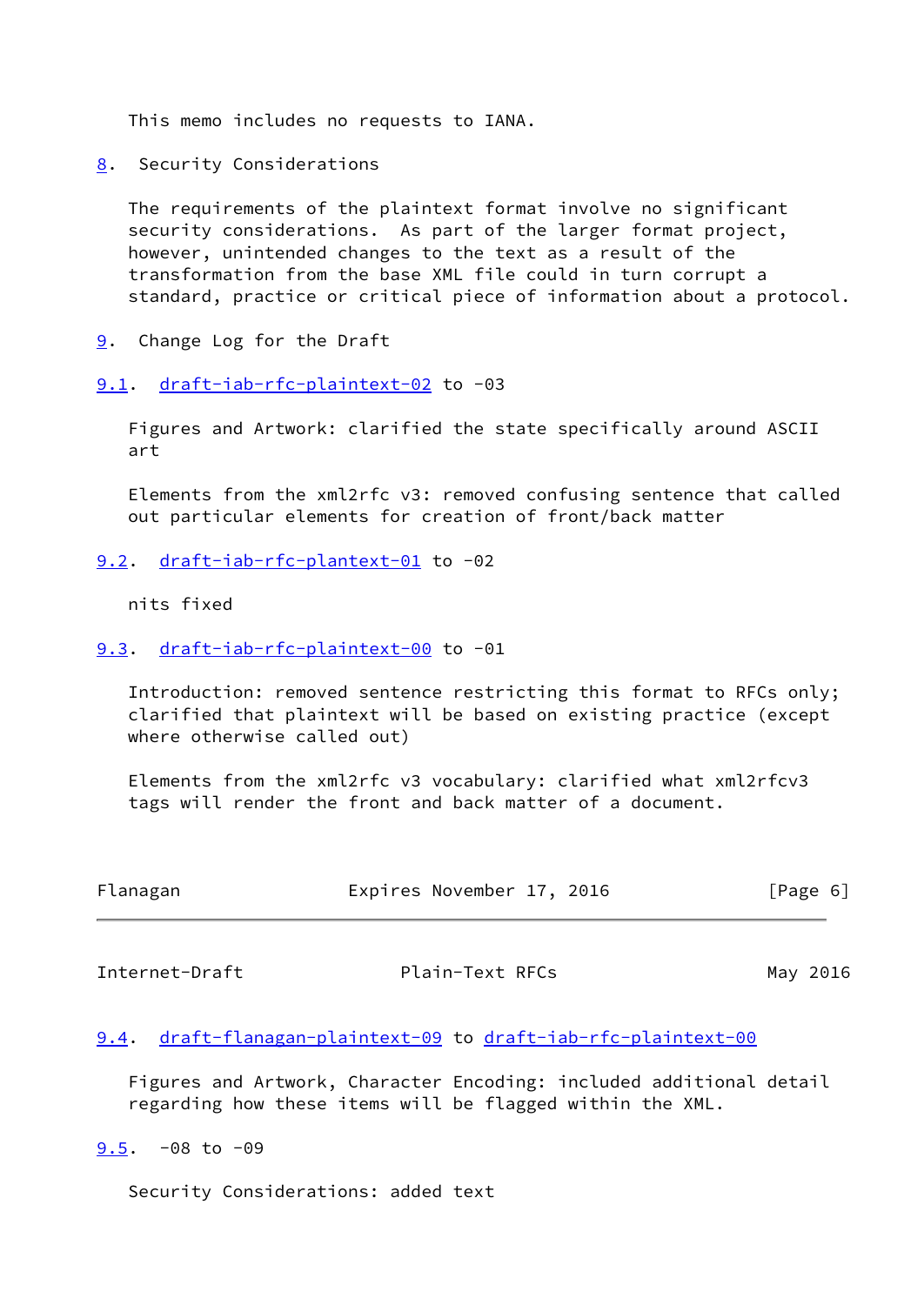#### <span id="page-7-0"></span>[9.6](#page-7-0). -07 to -08

 Change log: forgot to update the change log for the -06 to -07 changes.

<span id="page-7-1"></span> $9.7. -06$  $9.7. -06$  to  $-07$ 

 Introduction: updated to state that this document does not require backwards compatibility.

<span id="page-7-2"></span> $9.8. -05$  $9.8. -05$  to  $-06$ 

Abstract: Changed "cut over" to "transition"

 Elements from xml2rfc v3: emphasized that doc structure is guided by the RFC Style Guide

<span id="page-7-3"></span> $9.9. -04$  $9.9. -04$  to  $-05$ 

 Abstract and Introduction: Revised for better readability; clarified the definition and implications of the term "plain-text"

 General Page Format Layout: Added explicit EOL detail and added some clarification regarding pagination

Elements from the xml2rfc v3 vocabulary: section added

<span id="page-7-4"></span>[9.10](#page-7-4). -03 to -04

 Change Log for the Draft: forgot to complete the change log between the various revisions of the draft

<span id="page-7-5"></span> $9.11. -02$  $9.11. -02$  to  $-03$ 

Abstract: expanded

Introduction: adjusted language of assumptions

Flanagan **Expires November 17, 2016** [Page 7]

<span id="page-7-6"></span>Internet-Draft Plain-Text RFCs May 2016

Figures and Artwork: adjusted to indicate where to go in case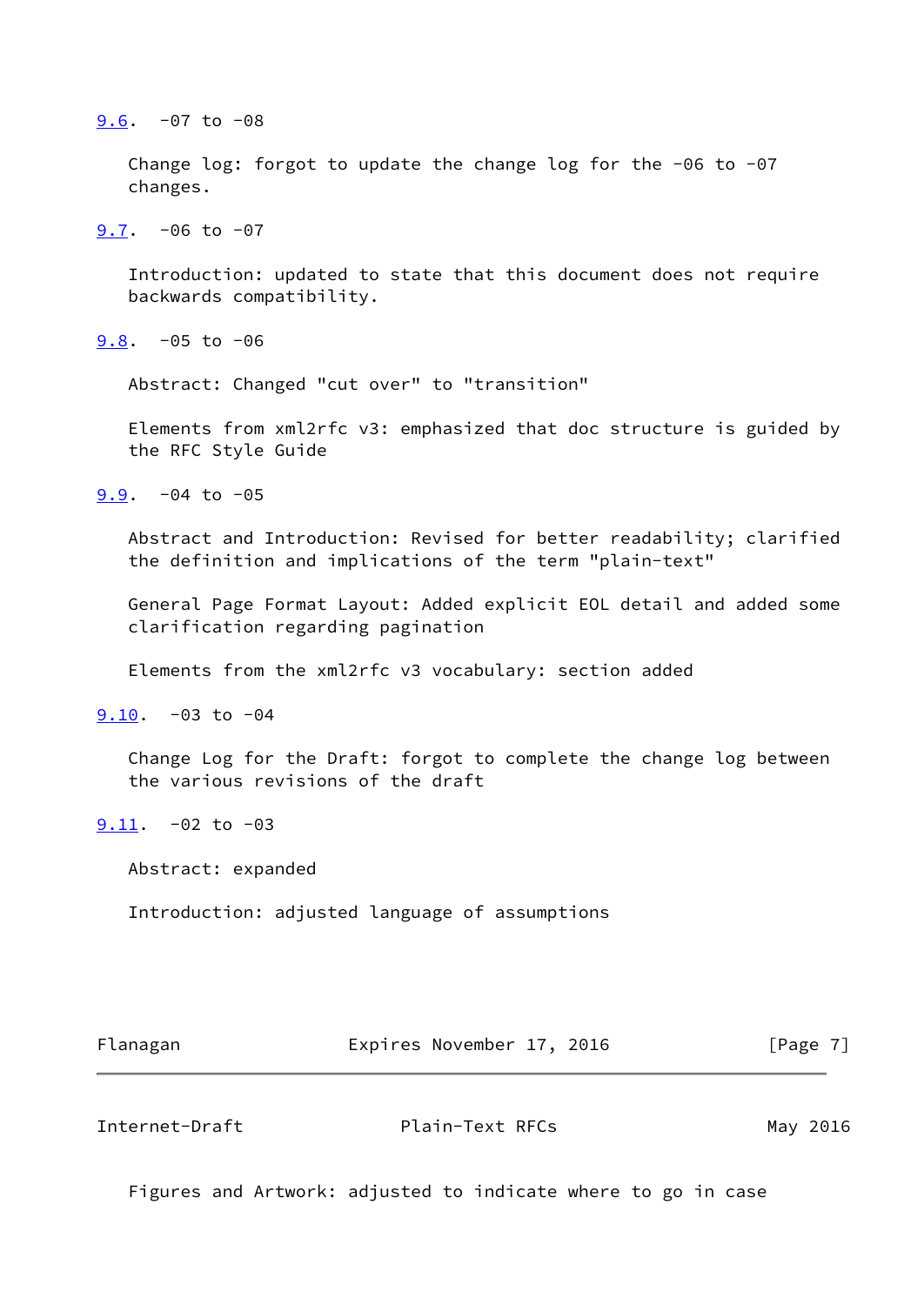information for the images conflicts between different formats

 General Page Layout: switched back to producing one basic paginated format, with an expectation of instructions and/or a script to create local, unpaginated copies for individual use.

<span id="page-8-0"></span> $9.12. -01$  $9.12. -01$  to  $-02$ 

Introduction: added pointer to original page layout information

 Character encoding: clarified language around encoding and use of BOMs

 General Page Format Layout: removed increased line width requirement; added sections on Line Width, Line Spacing, and Hyphenation (pulled from 2223-bis

- <span id="page-8-1"></span>[10.](#page-8-1) References
- <span id="page-8-4"></span><span id="page-8-2"></span>[10.1](#page-8-2). Normative References
	- [I-D.iab-rfc-nonascii]

 Flanagan, H., "The Use of Non-ASCII Characters in RFCs", [draft-iab-rfc-nonascii-02](https://datatracker.ietf.org/doc/pdf/draft-iab-rfc-nonascii-02) (work in progress), April 2016.

<span id="page-8-3"></span>[I-D.iab-xml2rfc]

Hoffman, P., "The "xml2rfc" version 3 Vocabulary", [draft](https://datatracker.ietf.org/doc/pdf/draft-iab-xml2rfc-03) [iab-xml2rfc-03](https://datatracker.ietf.org/doc/pdf/draft-iab-xml2rfc-03) (work in progress), February 2016.

- [RFC3629] Yergeau, F., "UTF-8, a transformation format of ISO 10646", STD 63, [RFC 3629,](https://datatracker.ietf.org/doc/pdf/rfc3629) DOI 10.17487/RFC3629, November 2003, [<http://www.rfc-editor.org/info/rfc3629](http://www.rfc-editor.org/info/rfc3629)>.
- [RFC5741] Daigle, L., Ed., Kolkman, O., Ed., and IAB, "RFC Streams, Headers, and Boilerplates", [RFC 5741,](https://datatracker.ietf.org/doc/pdf/rfc5741) DOI 10.17487/RFC5741, December 2009, <<http://www.rfc-editor.org/info/rfc5741>>.
- [RFC6949] Flanagan, H. and N. Brownlee, "RFC Series Format Requirements and Future Development", [RFC 6949](https://datatracker.ietf.org/doc/pdf/rfc6949), DOI 10.17487/RFC6949, May 2013, <<http://www.rfc-editor.org/info/rfc6949>>.
- [RFC7322] Flanagan, H. and S. Ginoza, "RFC Style Guide", [RFC 7322](https://datatracker.ietf.org/doc/pdf/rfc7322), DOI 10.17487/RFC7322, September 2014, <<http://www.rfc-editor.org/info/rfc7322>>.